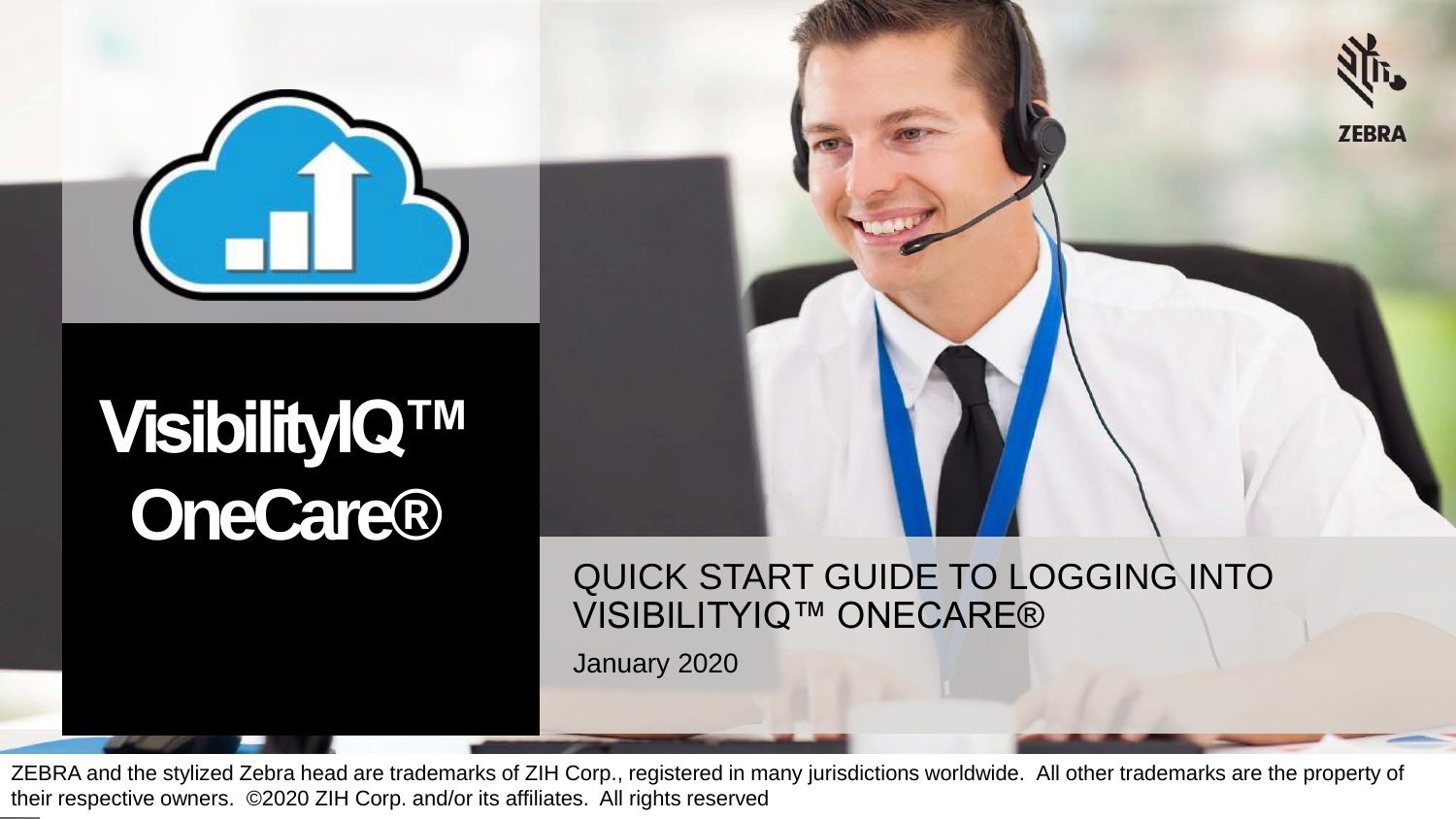#### Overview: Zebra VisbilityIQ™ OneCare®

- The cloud-based dashboard as part of Zebra's Zebra OneCare support services portfolio is available as an included feature at no charge - to all customers with a valid Zebra OneCare TSS\*, Essential, Select for Mobile Computers & Scanners or Zebra OneCare SV for the TC2X
- Configurable web-based tool that enables a series of reports that analyze repair lifecycle, technical/non-technical case data, contract information and LifeGuard<sup>™</sup> for Android™ analytics data for products under contract
- This Quick Start Guide will assist you in logging in to the cloud-based VisibilityIQ OneCare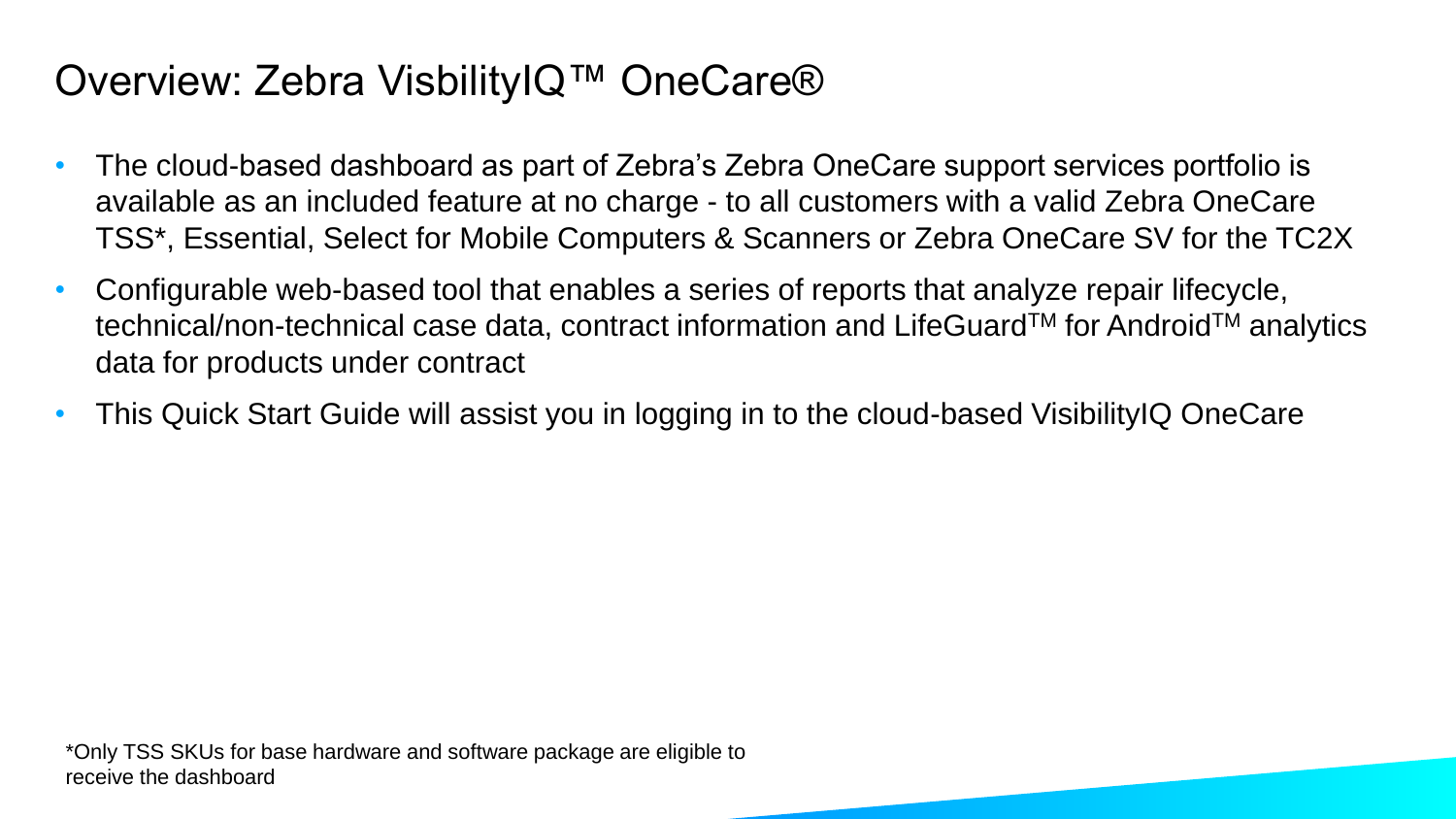# Accessing VisibilityIQ OneCare - Logging In

- Visit AVP.ZEBRA.COM
- First Time User: Enter the User ID and Password provided in your Welcome email
- Existing User: ID and password remain the same

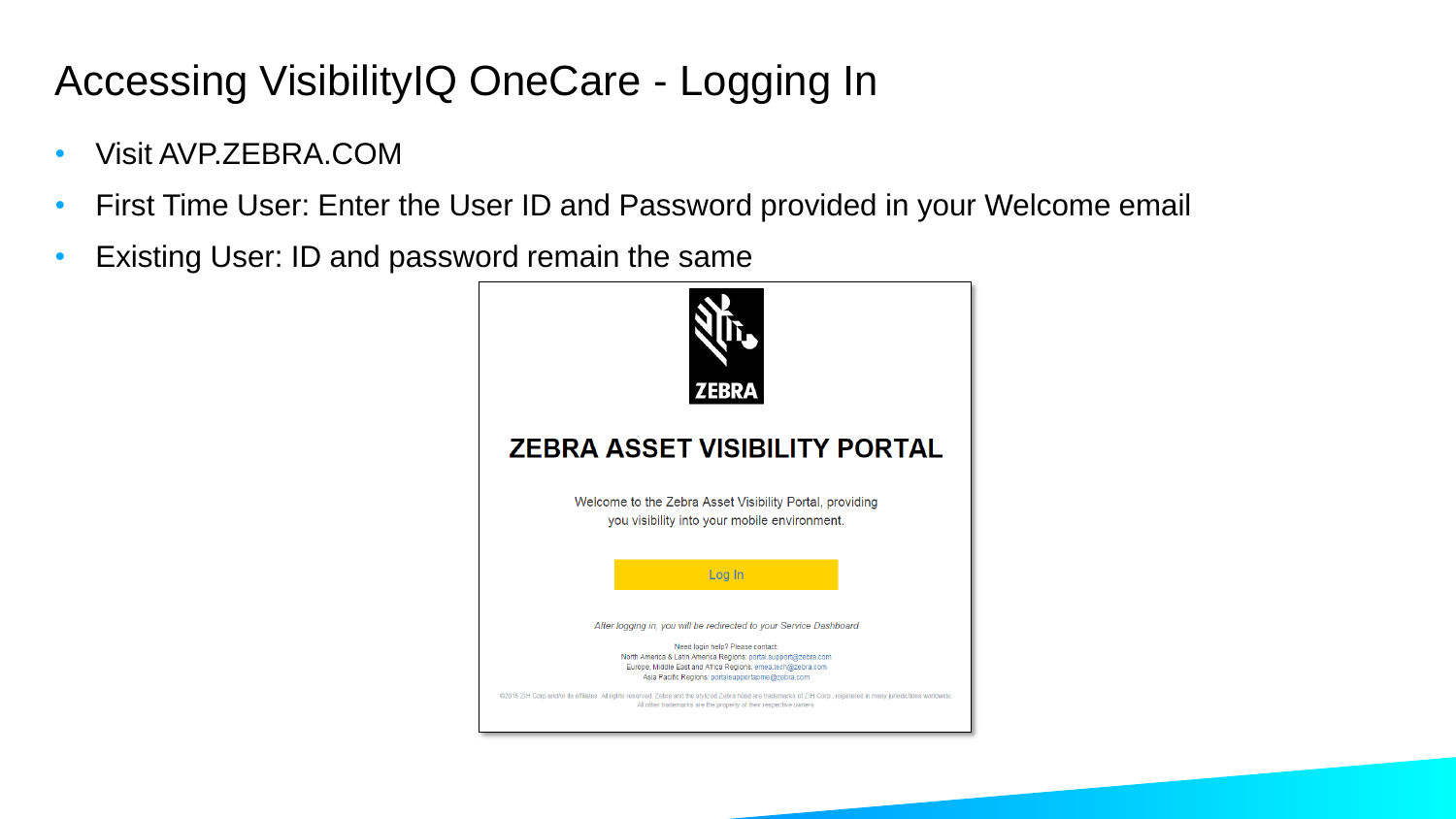#### Accessing VisbilityIQ OneCare



Click on 'VisiblityIQ OneCare'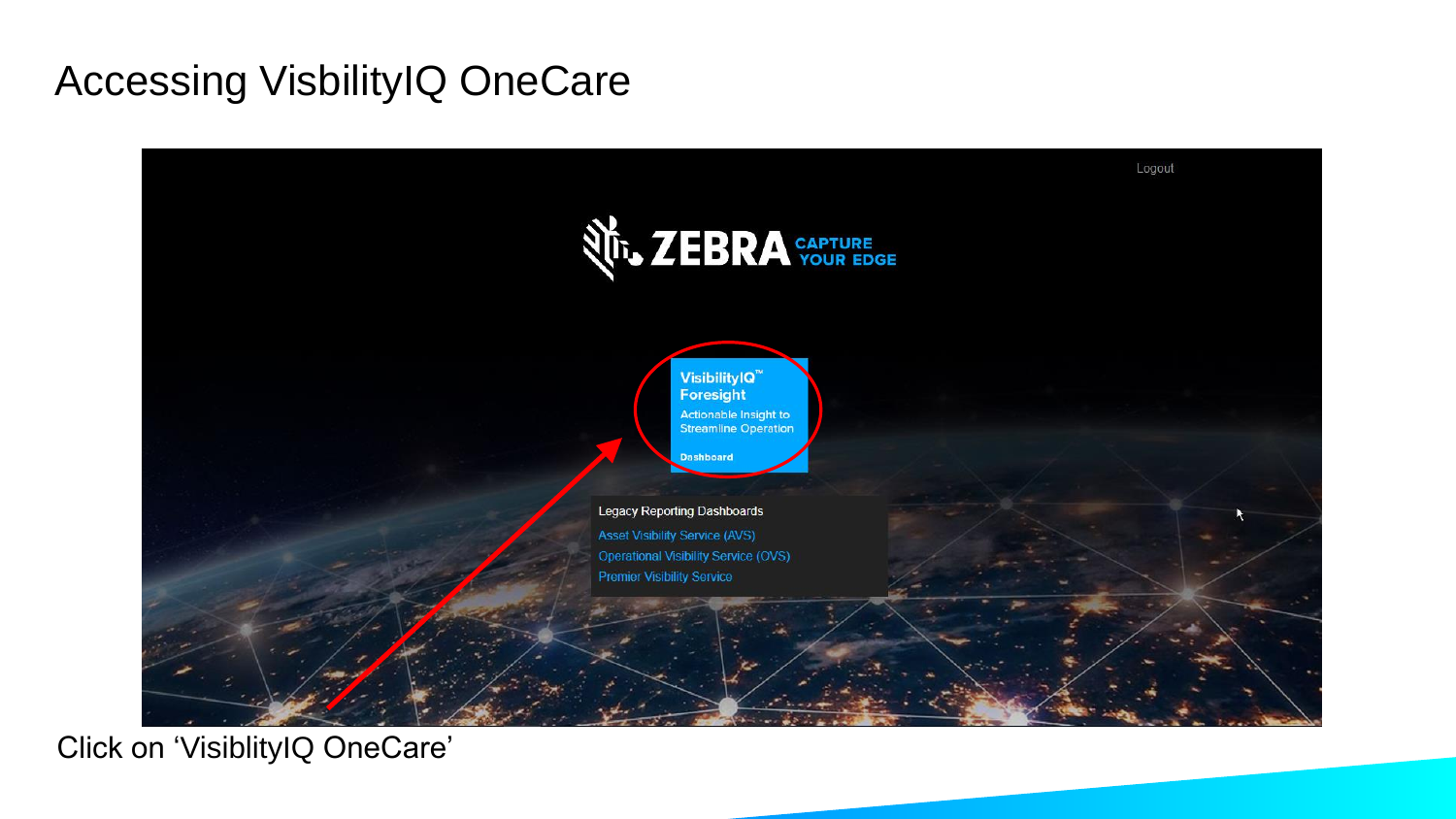# Setting User Preferences

- After Login, you'll link to your specific VisibilityIQ OneCare report.
- The **'Case Lifecycle**' Report will have already been added to your dashboard view.
- Click on the **gear** icon on the Global Navigation Bar in the top right corner of the dashboard.



| <b>HED PARTNER</b><br>C                                              | <b>VISIBILITY SERVICES</b>    |                         |
|----------------------------------------------------------------------|-------------------------------|-------------------------|
| Search Reports<br>Q                                                  | <b>Dashboard</b><br>COMPANY 2 |                         |
| ◎<br><b>DASHBOARD</b>                                                | <b>Case Lifecycle</b>         |                         |
| ħ<br><b>REPORTS</b>                                                  | OPEN CASE DURATION            |                         |
| <b>Expand All</b><br><b>Collapse All</b><br>$\triangleright$ Devices | $\bigcirc$ 0-29 days          | 0                       |
| $\triangleright$ Repair                                              | <b>◆ 30-89 days</b>           | 0                       |
| $\triangleright$ Contracts<br>LifeGuard                              | $90 + days$                   | 0                       |
|                                                                      | Yesterday                     | <b>VIEW REPORT &gt;</b> |

• Click on **'Settings'**  to set your user preferences.

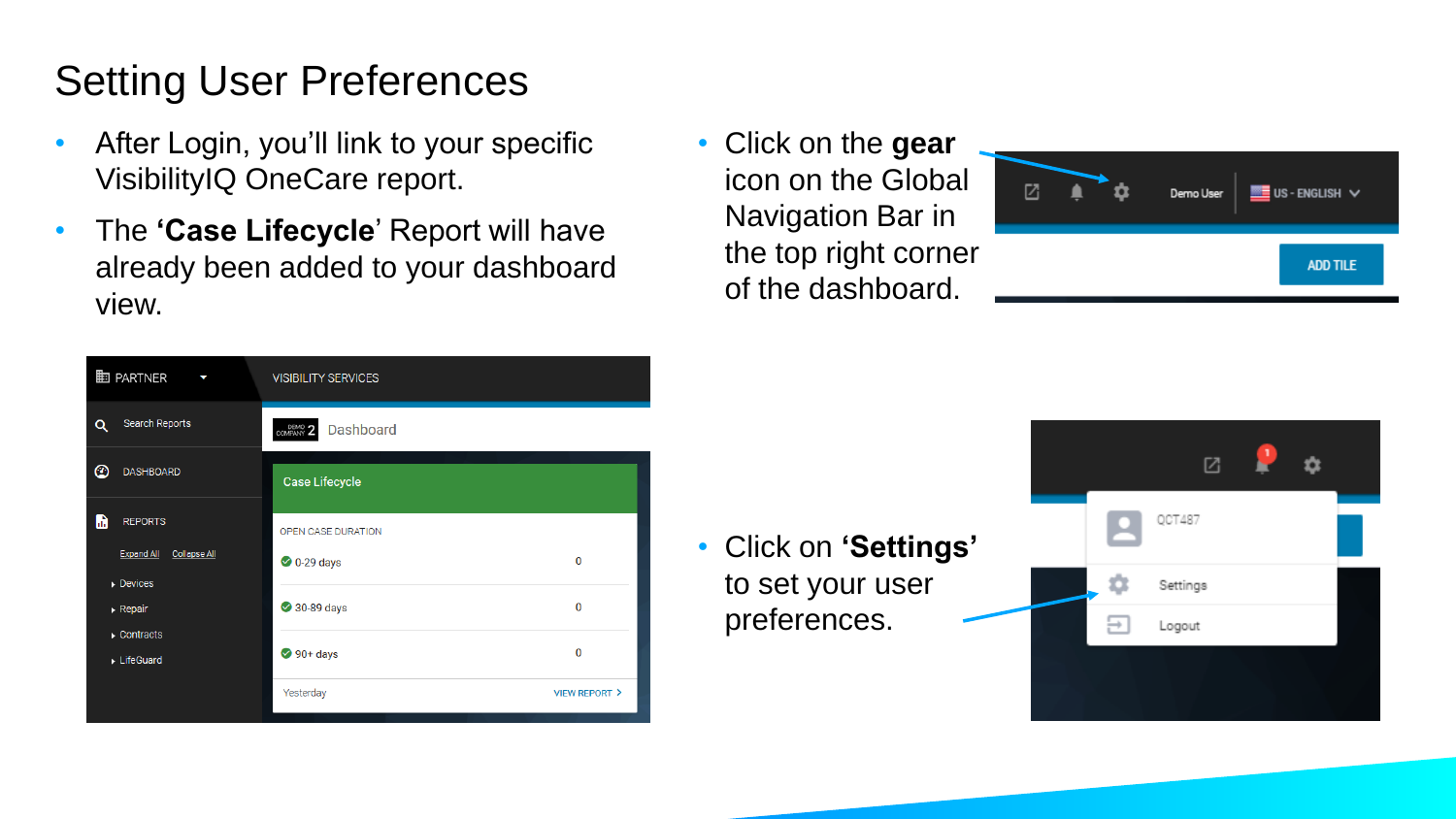#### User Preferences (continued)

| Settings                   | <b>CANCEL</b>                | <b>DONE</b> |
|----------------------------|------------------------------|-------------|
| Date Format                | Jan 21, 2017                 |             |
| <b>Time Format</b>         | 13:00:00                     |             |
| Time zone                  | (UTC-05:00) America/New York |             |
| <b>Print Length Metric</b> | Centimeter                   |             |

- Select your preferences and click **Don**e Additionally, in the **Global Navigation Bar,** you can click on the '**Notification**' icon to see any current alerts.
	- Click on the '**External Links**' to access other Zebra URLs or MDM console (if applicable).
	- Click on the flag icon to change your '**Language Settings**'



Your VisibilityIQ OneCare view is ready to use.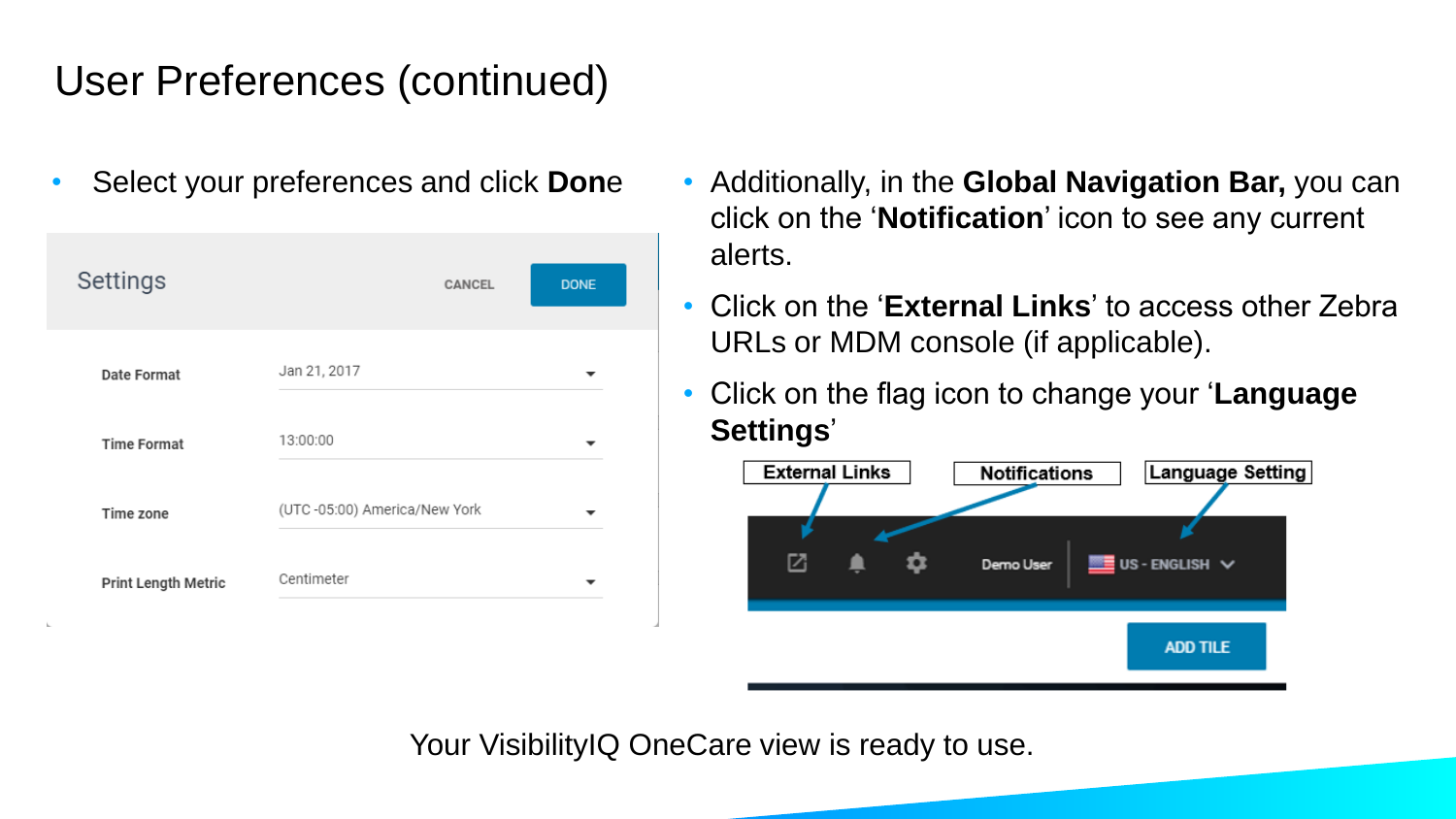#### Tile Library

М

• Once you've set your preferences, click on '**Add Tile**' in the top right corner on the Global Navigation Bar to access the **Tile Library**.

Demo<sup>bi</sup>ser

**ME** US - ENGL

• Select the report you wish to add to your view and click '**Add To Dashboard**'

| <b>Tile Library</b>                   |                                            | ADD TO DASHBOARD |
|---------------------------------------|--------------------------------------------|------------------|
| Q Search Reports<br>Name $\downarrow$ |                                            |                  |
| Case Lifecycle<br>$\lambda$           | Repair Lifecycle<br>$\boldsymbol{\lambda}$ | Contracts<br>В   |
| LifeGuard Analytics<br>Ы              |                                            |                  |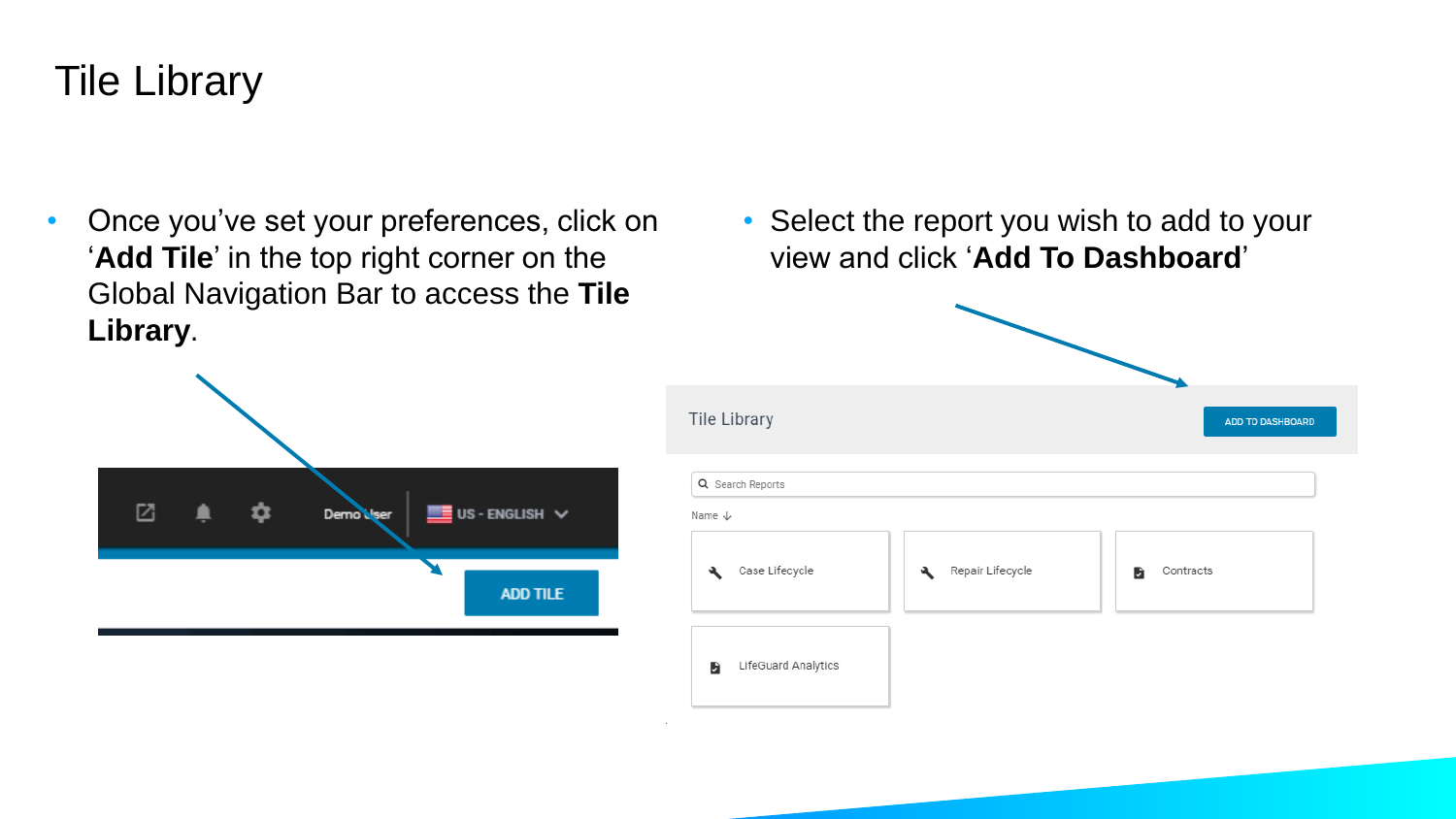### Left-Hand Side Navigation Bar

- Reports can also be accessed through the Navigation Bar.
- Click on '**Search Reports**' to find a report.
- Clicking '**Dashboard**' will always bring you back to the main VisibilityIQ OneCare view page
- Click on '**Expand All**' under '**Reports**' to show all reports available under each report category

| <b>ED PARTNER</b><br>۶                                                                        | <b>VISIBILITY SERVICES</b>      |               |
|-----------------------------------------------------------------------------------------------|---------------------------------|---------------|
| Q<br>Search Reports                                                                           | Dashboard<br>DEMO <sub>2</sub>  |               |
| <b>DASHBOARD</b>                                                                              | Case Lifecycle                  |               |
| <b>REPORTS</b><br><b>Expand All</b><br>Collapse All                                           | OPEN CASE DURATION<br>0-29 days | 0             |
| $\blacktriangleright$ Repair<br>On Time Delivery                                              | 30-89 days                      | 0             |
| Repair Return Rate<br>Repair Repeat Rate<br>Case Lifecycle                                    | $90 + \text{days}$              | 0             |
| Repair Lifecycle<br><b>Top Repair Metrics</b><br>$\sim$ Contracts<br>Contracts<br>▼ LifeGuard | Yesterday                       | VIEW REPORT > |
| <b>LifeGuard Analytics</b>                                                                    |                                 |               |
|                                                                                               |                                 |               |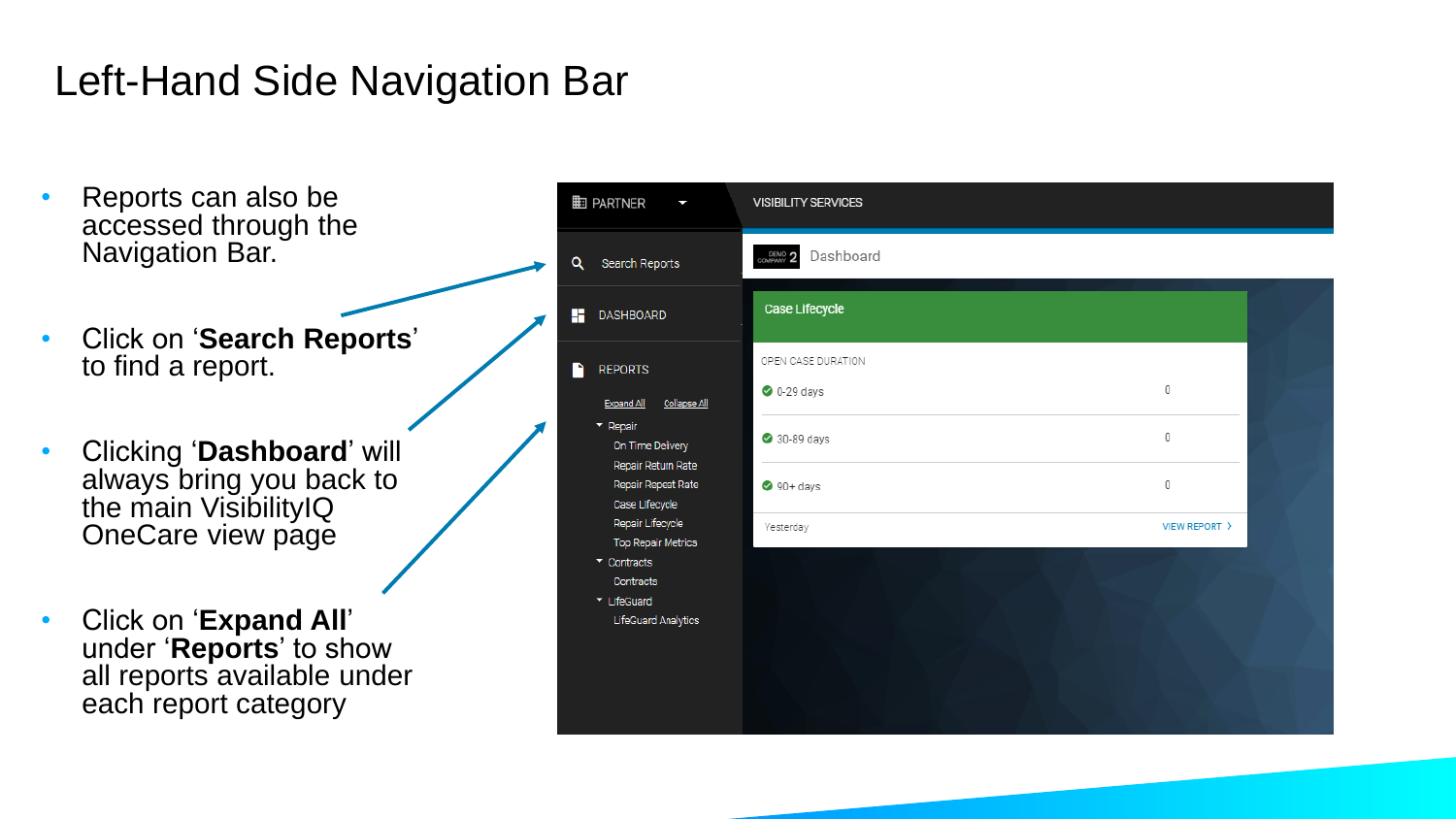#### Preset Dates and Date Picker

- Through the '**Preset Dates'** and **'Date Picker'** icons, users have the ability to change the date range they want to view for each report.
- Select a **Preset Date** or use the **Date Picker** to select a custom date or date range.
- **Preset Dates** and **Date Picker** icons are located in the upper-right corner of the page.
	- The default date range will vary by report.
	- Click the start date, end date, then click away from the picker to apply the changes when using the custom range Date Picker

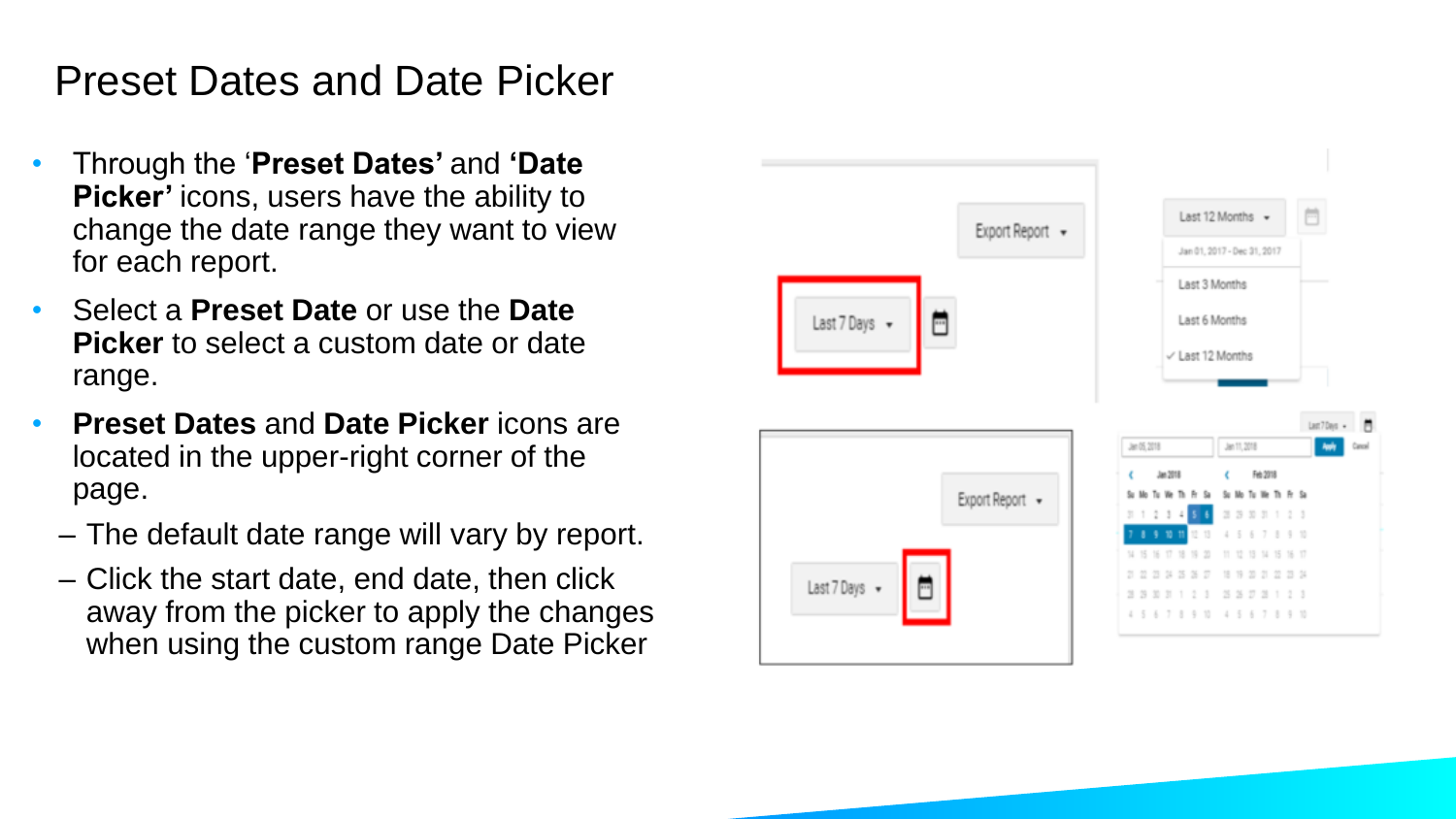## Data Grid Functions

There are three functions available in the right-hand corner of the data grid that affect how the data is presented on the data grid

Grouping function

• 'Grouping' allows User to aggregate the devices within the data grid by Site Name or Model.

#### Ability to Show/Hide columns

• 'Show/Hide' function allows the user to determine which columns they want visible in the data grid

User Tag Creation

• Allows a user to create a custom tag and assign the tag to selected devices. Tags can then be use for filtering within reports.

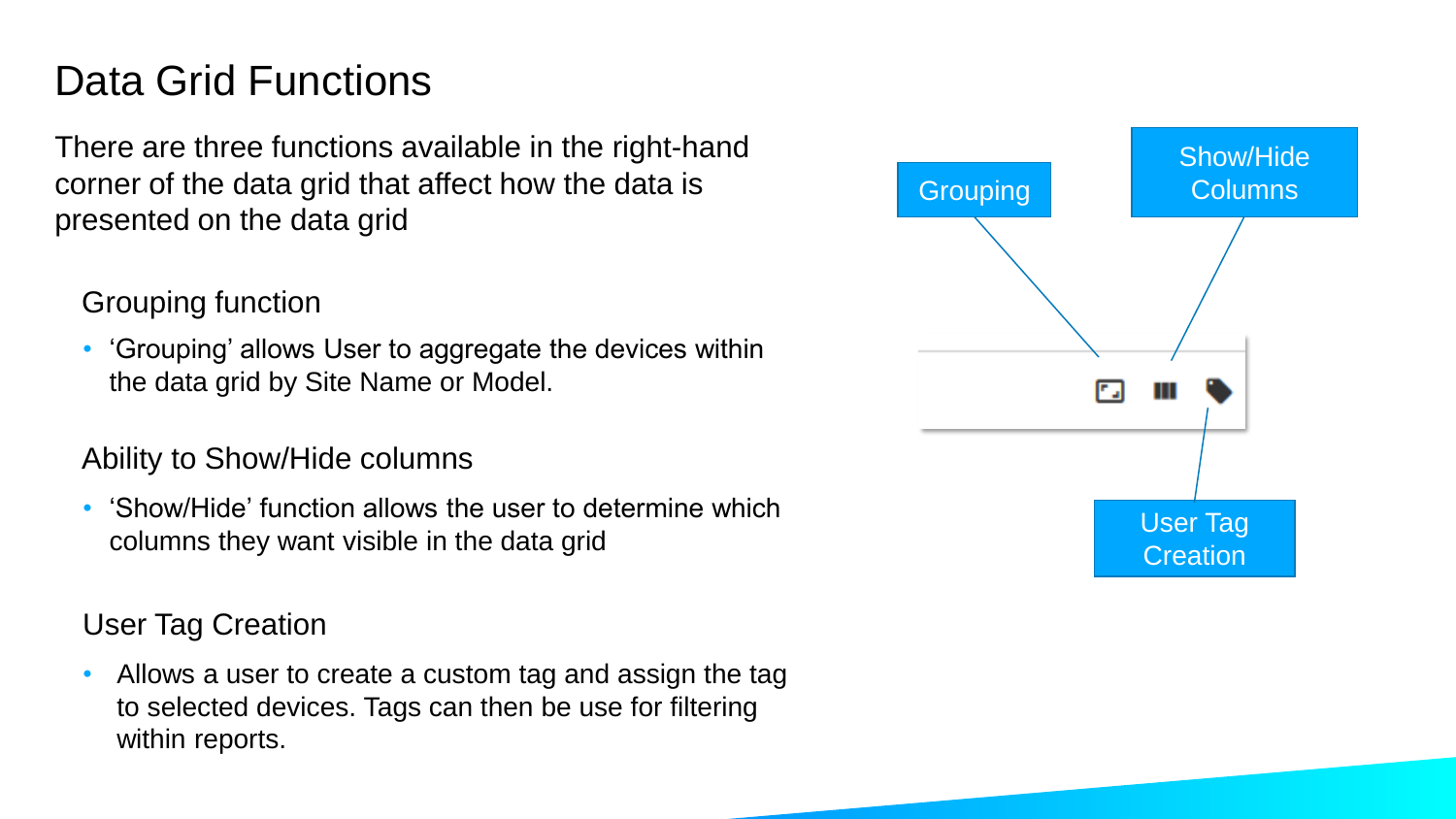#### Export Function

- The '**Export**' button is a feature available within each report that allows the User to export page information to a PDF or Excel spreadsheet.
	- Click on the drop-down arrow.
	- Select Excel Spreadsheet (.xls). This will export the data grid in the report to Excel.
	- Select Portable Document Format (.pdf). This will export the graph on the report to PDF.

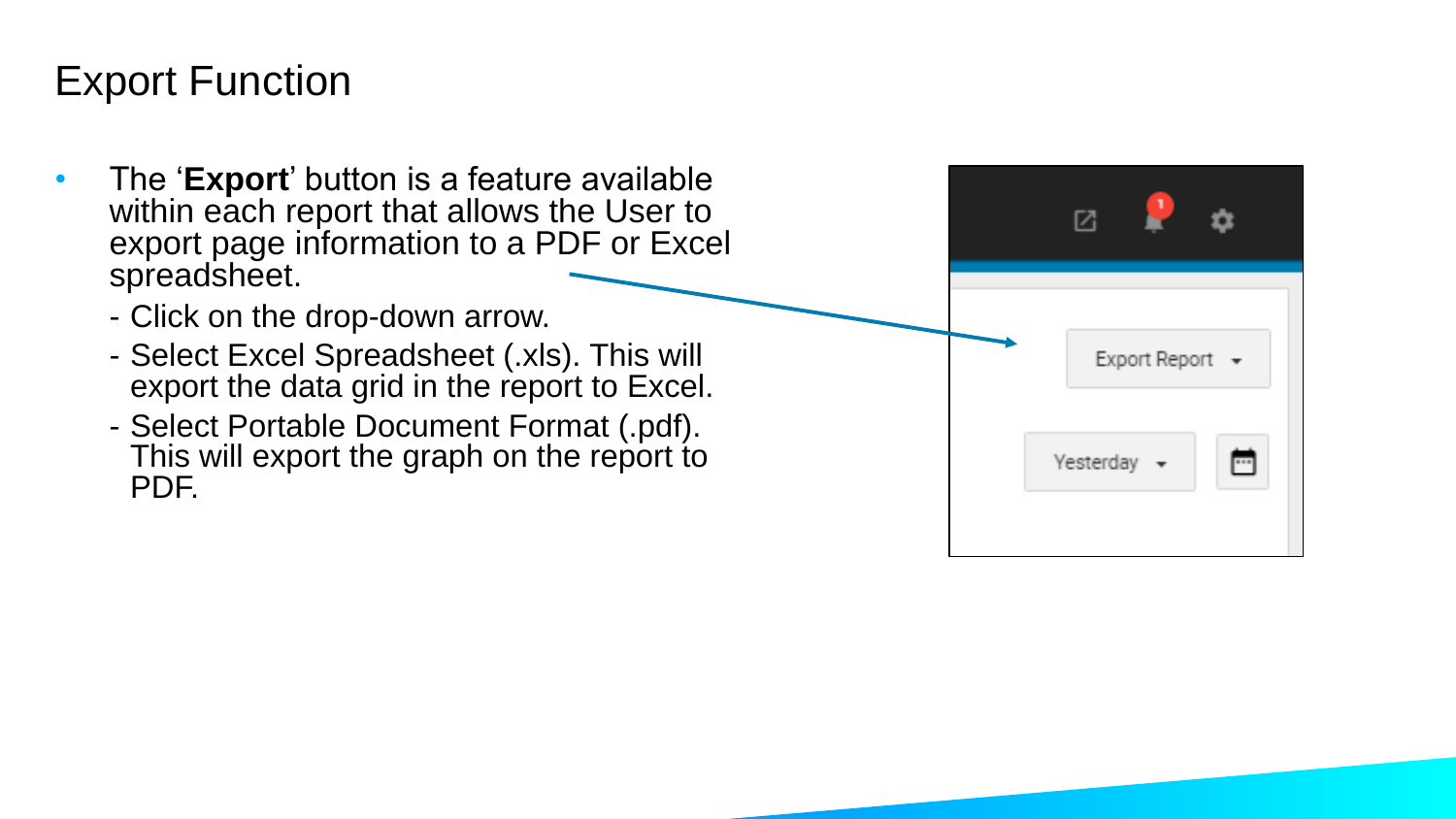## Report Categories

- Found in the left-hand side navigation bar, are the reports.
- Clicking on a report here will open the report for viewing, but will not add it to your VisibilityIQ OneCare view.
	- Repair
		- On Time Delivery
		- Repair Return Rate
		- Repair Repeat Rate
		- Case Lifecycle (Available to TSS customers)
		- Repair Lifecycle
		- Top Repair Metrics
	- Contracts
		- Contracts (Available to TSS customers)
	- LifeGuard
		- LifeGuard<sup>TM</sup> for Android Analytics (Available to TSS customers)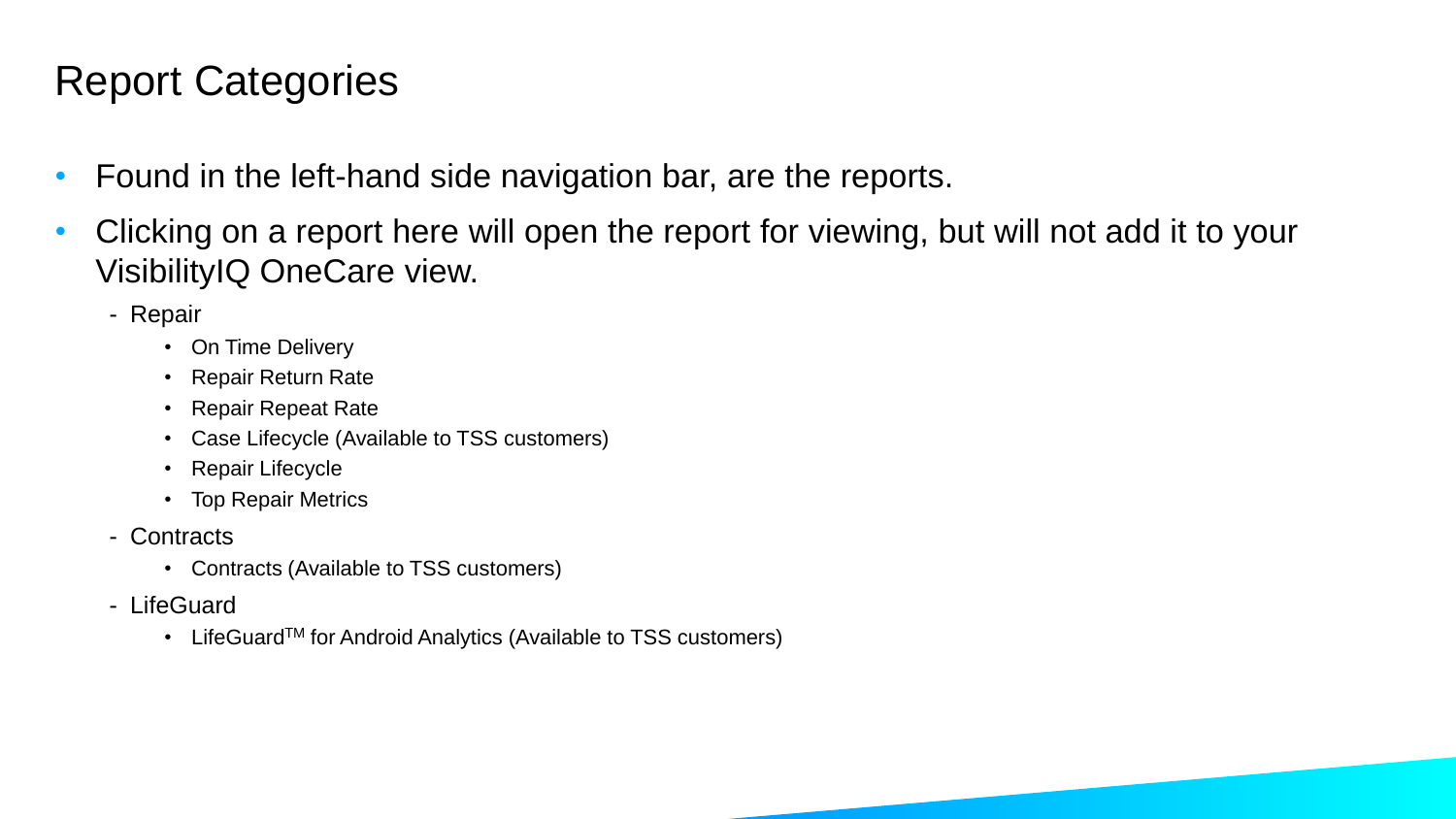#### Email Notifications

- Email notifications allows a dashboard user to receive a daily email summarizing the changes in threshold metrics for each applicable report.
- Notifications can be turned on/off for any report for which a threshold is available.
- You will begin to receive emails on the second day after enablement and only when the criticality of a threshold has changed - green to amber, amber to red, and vice versa.
- Users may enable alerting for up to maximum of 8 thresholds.
- By default, Email Notification is disabled.

| Administration<br>DEMO <sub>2</sub> |                                                                                                                                                      |                                    |
|-------------------------------------|------------------------------------------------------------------------------------------------------------------------------------------------------|------------------------------------|
| <b>Site Assignment</b>              | <b>Visibility Reports</b>                                                                                                                            |                                    |
| <b>Report Settings</b>              | On                                                                                                                                                   |                                    |
| ٠<br><b>Email Notifications</b>     | Select up to 8 reports. Sends daily email when alert thresholds change.                                                                              |                                    |
|                                     | Reports<br>Repair Lifecycle<br>Repair Repeat Rate<br>Repair Return Rate<br><b>LifeGuard Analytics</b><br>Contracts<br>$\checkmark$<br>Case Lifecycle | Click to<br>enable<br>notification |
|                                     |                                                                                                                                                      | SAVE                               |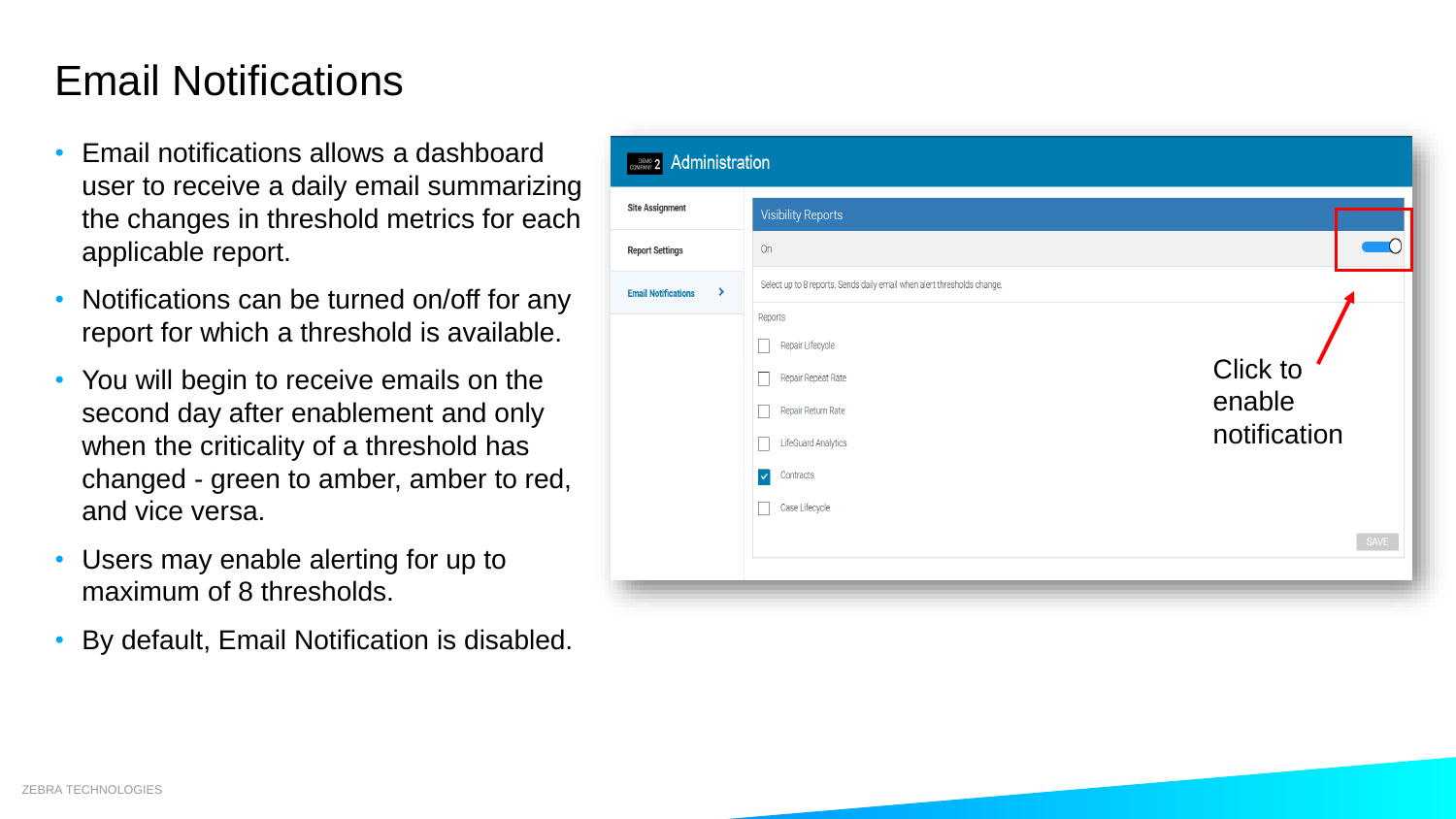# User Tags

#### Create a User Tag

• To Create the tag, click the tag icon in top right of the data grid



- Create a Tag Name
- Return to grid and select the devices from a report data grid you want to apply the tag to
- Click the tag icon in top right of the data grid once more, then click Associate to Tag
- Highlight the desired tag and click the checkbox to confirm, then click Apply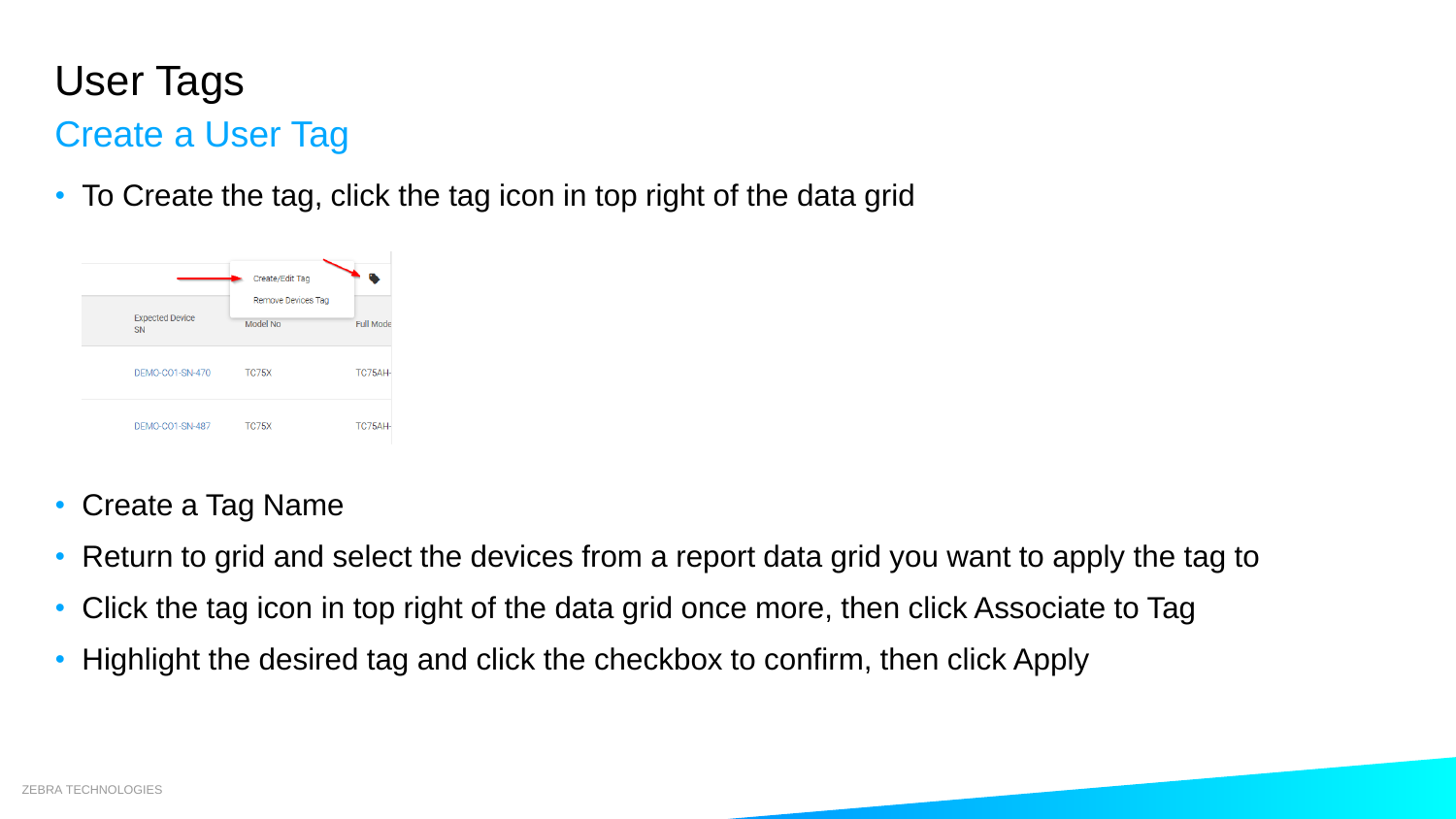#### Report Tiles

- The following are the report tiles available for Z1C VisibilityIQ OneCare Dashboard customers
	- Note: TSS customers receive Case Lifecycle, Contracts and LifeGuard Analytics only
- Not all reports may be available to all users

| <b>Case Lifecycle</b>                                                                 | <b>Contracts</b>                                                                                                             | <b>LifeGuard Analytics</b>                                                                                                          | <b>Repair Lifecycle</b>                                     |
|---------------------------------------------------------------------------------------|------------------------------------------------------------------------------------------------------------------------------|-------------------------------------------------------------------------------------------------------------------------------------|-------------------------------------------------------------|
| OPEN CASE DURATION                                                                    | <b>EXPIRING</b><br>Less than 90 days                                                                                         | <b>UPDATES RECOMMENDED</b><br>0                                                                                                     | Open Orders<br>45                                           |
| 38<br>$\bigcirc$ 0-29 days                                                            |                                                                                                                              | 10<br>out of 3,447 devices                                                                                                          | 6<br>Expected                                               |
| 24<br>30-89 days                                                                      | ● 91-180 days                                                                                                                | $\bf{0}$                                                                                                                            | 108<br>In Repair                                            |
|                                                                                       | $\bigcirc$ 180+ days                                                                                                         | 20                                                                                                                                  | Repaired<br>36                                              |
| 3<br>$90+days$                                                                        | <b>Total contracts</b>                                                                                                       | $\hat{\P}$<br><b>LIFEGUARD FOR ANDROID</b><br>20                                                                                    | 197<br>Shipped                                              |
| VIEW REPORT ><br>Yesterday                                                            | Yesterday<br>VIEW REPORT >                                                                                                   | Yesterday<br>VIEW REPORT >                                                                                                          | 80<br><b>Available Spares</b><br>Yesterday<br>VIEW REPORT > |
| <b>On Time Delivery</b>                                                               | <b>Repair Return Rate</b>                                                                                                    | <b>Repair Repeat Rate</b>                                                                                                           | <b>Top Repair Metrics</b>                                   |
|                                                                                       |                                                                                                                              |                                                                                                                                     |                                                             |
| TOTAL DEVICES DELIVERED<br>100%<br>50%                                                | $\bullet$<br>42.2% TC75X<br>No Trouble Found<br>0.0% MC92NX<br>Last full quarter Q2 2018<br>Top models with no trouble found | $\bullet$<br><b>Repeat Net</b><br>1.85% TC55X<br>Last full month Feb 2018<br>0.0% WRIST<br>Top models with repeat net<br>0.0% RS50X | TOP FAULTS<br>40                                            |
| May<br>2018<br>Sep<br>2017<br>Jan<br>2018<br>On time Overdue<br>↑ 0.55 % Month of Jun | $\bullet$<br>50.0% TC55X<br>Damage<br>50.0% MC92NX<br>Up to the end of Jul 2018<br>32.52% TC75X<br>Top models with damage    | ◙<br><b>Repeat Gross</b><br>1.85% TC55X<br>Last full month Feb 2018<br>0.0% WRIST<br>Top models with repeat gross<br>0.0% RS50X     | 20                                                          |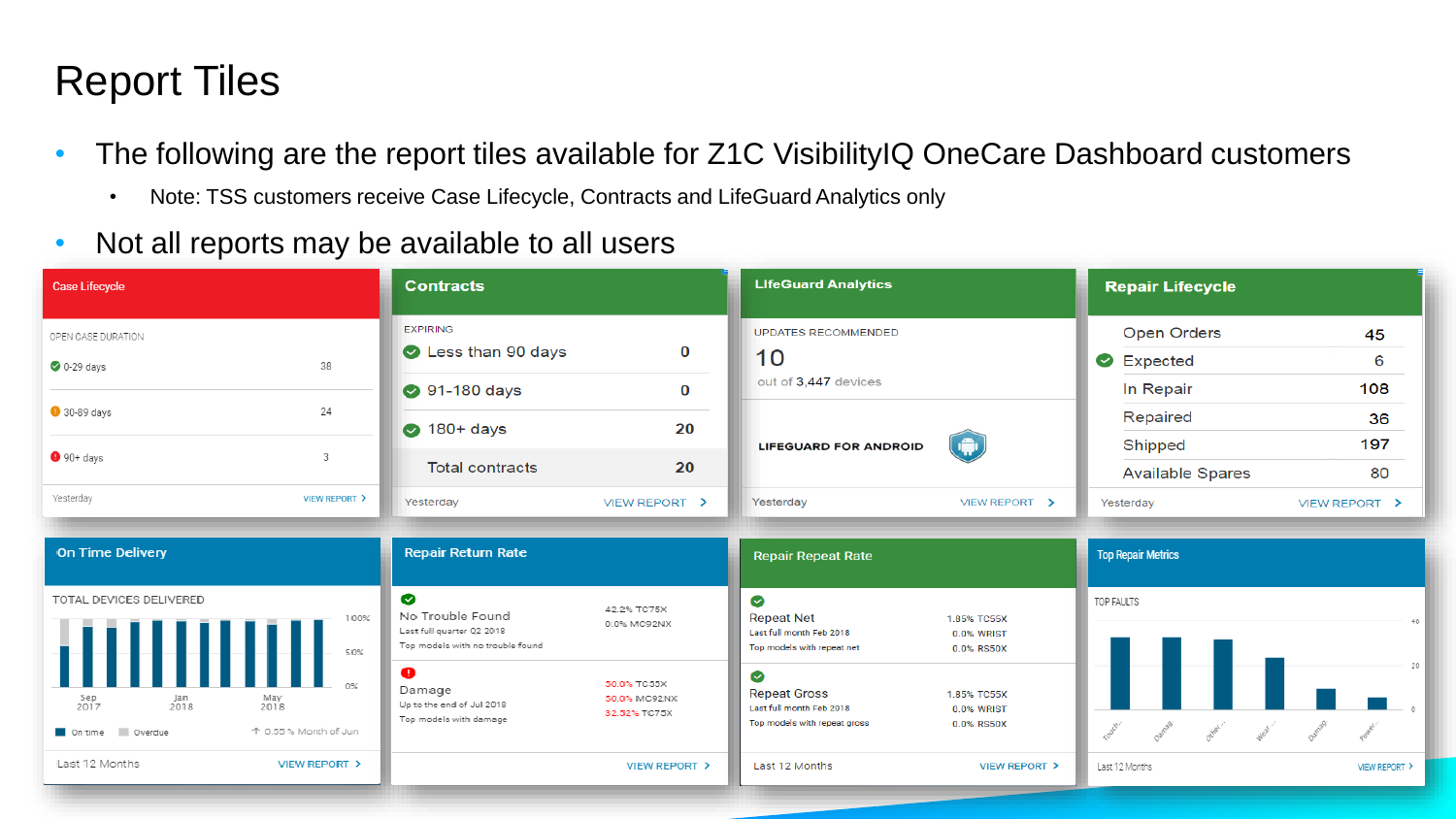#### Color Alerts / Indicators

Based on the threshold set by the administrator, the 'Tile' colors let you know for which ones you'll need to pay attention:

Red indicates Critical Status

- Amber indicates Warning Status
- Green indicates Good Status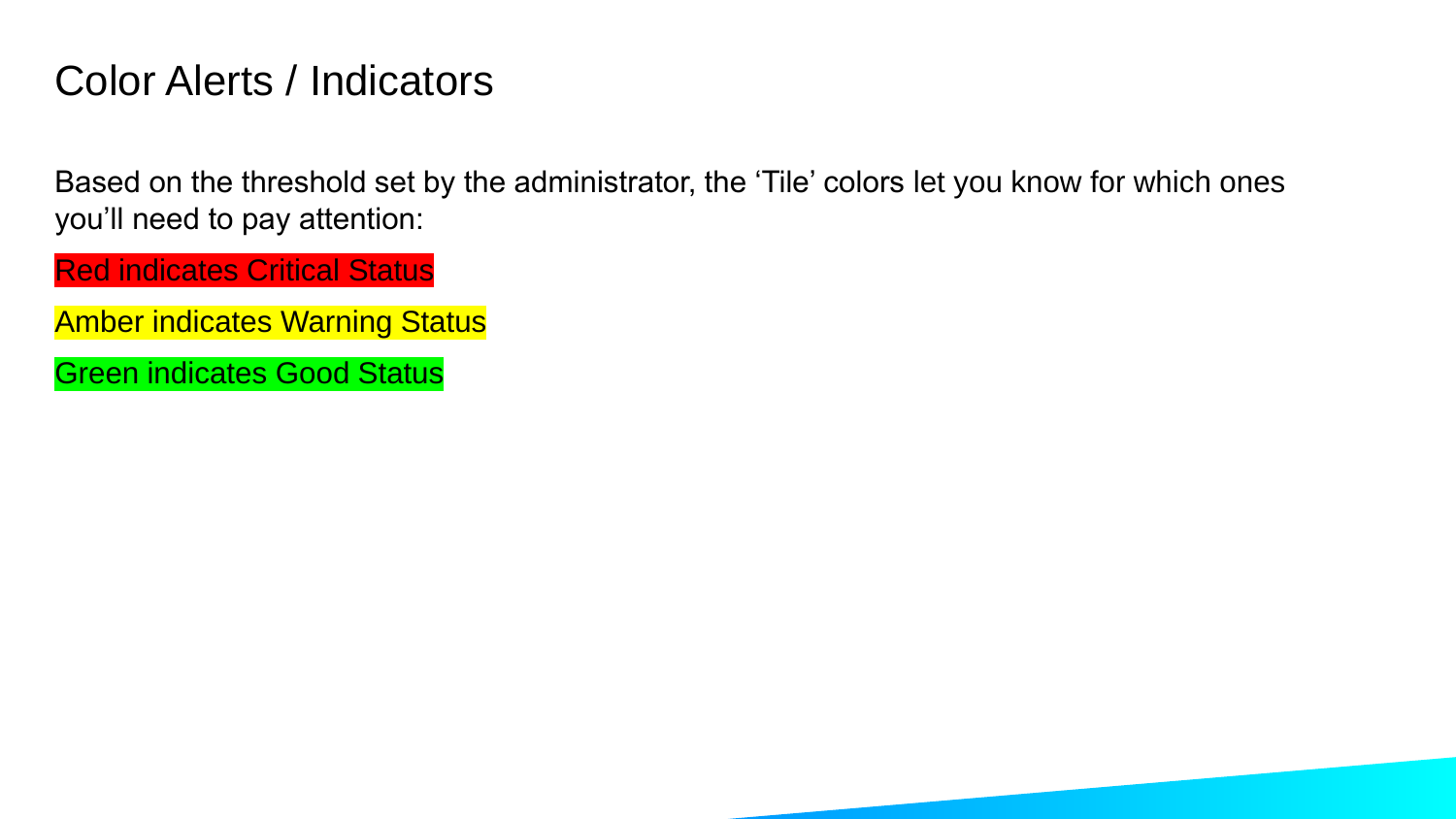### Compatible Browsers

- Chrome 65.0.3325 and higher
- Firefox 59.0.2 and higher
- Internet Explorer 11.0.9600 and higher